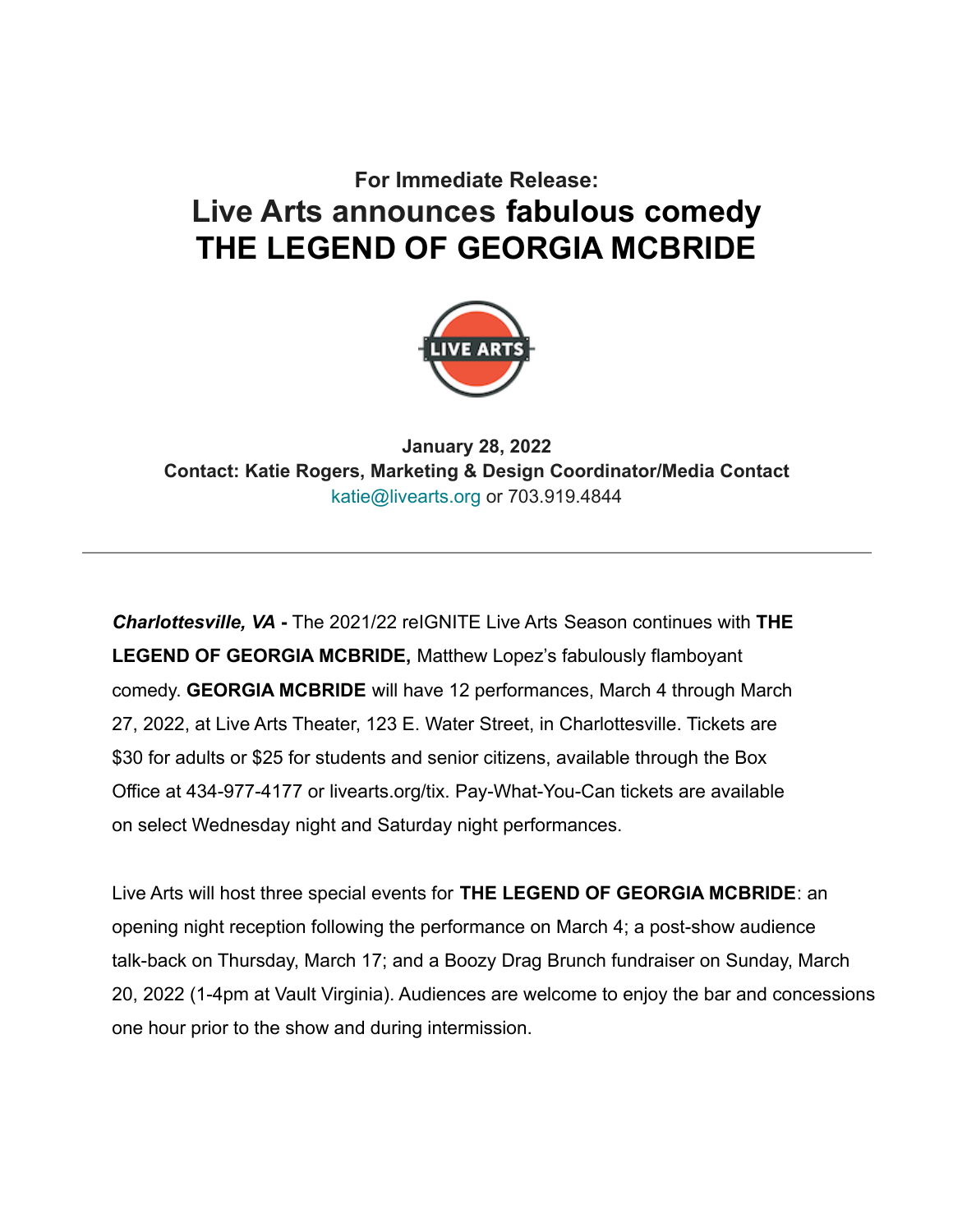### **ABOUT THE SHOW**

**"Stitch-in-your-side funny … full of sass and good spirits." –** *New York Times*

**THE LEGEND OF GEORGIA MCBRIDE** is a gender-defying, sweet and campy, hilarious, and heartfelt celebration of divas and difference! It's showtime at Cleo's Lounge, a dilapidated, small-time club in the Florida Panhandle. Casey's got to get a new act together fast—he's broke and his wife just told him there's a baby on the way. Can a young Elvis impersonator transform himself into a platform-pump-pantyhose-wearing drag queen? In a wild flurry of costume magic and lip sync coaching, "Georgia McBride" is born—a little bit country and a little bit rock 'n' roll.

Live Arts' production of **THE LEGEND OF GEORGIA MCBRIDE** is directed by Perry Medlin, and showcases five fabulous local performers: Brandon Bolick as Casey, Danait Haddish as Jo, Marc Schindler as Eddie, Randy Risher as Miss Tracy Mills, and Jude Hansen as Rexy/Jason. Live Arts' production also features a dynamic creative team with impressive local credits: Jason Elliott (producer consultant); Edwina Herring (assistant director); Liz Howard (production stage manager); Dan Feigert (scenic design); Michael Giovinco (lighting design); Bruce Young (costume design); Miriam Halpern (properties design); In2gr8ion LLC (wig design); and Raja Benz (intimacy choreographer).

Live Arts is especially excited to announce **THE LEGEND OF GEORGIA MCBRIDE** as the reIGNITE Season mentor/apprentice show, with teens apprenticing in the areas of stage management, scenic design, lighting design, sound design, costume design, and properties design. Our Mentor/Apprentice Program provides a unique, hands-on opportunity for teens to work on a mainstage production, alongside experienced designers and staff, to create the look, sound, and feel of a production.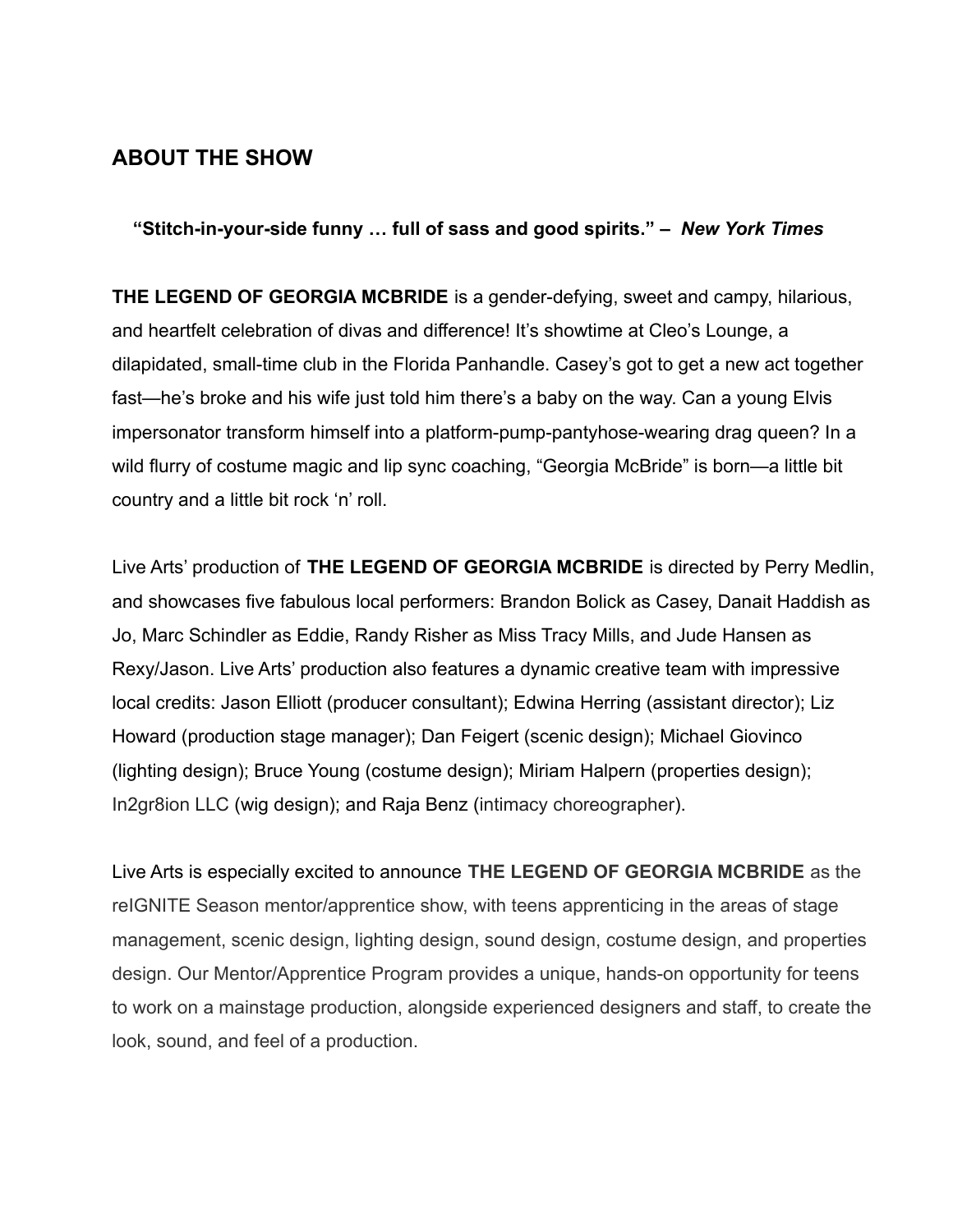**" … a cheering portrayal of what it means to be fully human and loving while celebrating the positive audacity and triumph of individuality and difference." –** *DC Metro Theater Arts*

"'GEORGIA MCBRIDE' is about a group of people who don't really fit in anywhere else. I call them my misfit toys, and they build a home together at the bar," playwright Lopez said in an interview with the *LA Times*. "Drag, as it's practiced in these small Southern gay bars, enables a sense of transgression, a sense of rebellion, a sense of resistance. And it's also a hell of a lot of fun."

### **PERFORMANCE HISTORY**

**THE LEGEND OF GEORGIA MCBRIDE** was originally commissioned by the Old Globe in San Diego, and developed and produced at the Denver Center Theatre Company in January 2014. The show premiered in New York at the MCC Theater in September 2015, winning Drama Desk, Lucille Lortel and Outer Critics Circle nominations, including Best Play**. THE LEGEND OF GEORGIA MCBRIDE** had its Virginia premiere at the Virginia Stage Company in March 2020.

### **ABOUT THE PLAYWRIGHT**

**Matthew Lopez** is an award-winning American playwright and screenwriter whose plays include: *The Whipping Man*, one of the most celebrated and widely produced new American plays of the last decade (world premiere at Luna Stage; NY premiere at Manhattan Theatre Club; winner of Obie, Lucille Lortel, Outer Critics Circle, and John Gassner Memorial Playwriting awards); *The Legend of Georgia McBride* (Denver Center for the Performing Arts, off-Broadway at MCC Theatre); *Somewhere* (Old Globe, world premiere); *Reverberation* (Hartford Stage, world premiere); *The Sentinels* (London's Headlong Theatre); and *Zoey's Perfect Wedding*. Lopez holds commissions from Roundabout Theatre Company, Manhattan Theatre Club, South Coast Repertory, Williamstown Theatre Festival and Hartford Stage, where he recently served as the Aetna New Voices Fellow. Lopez was a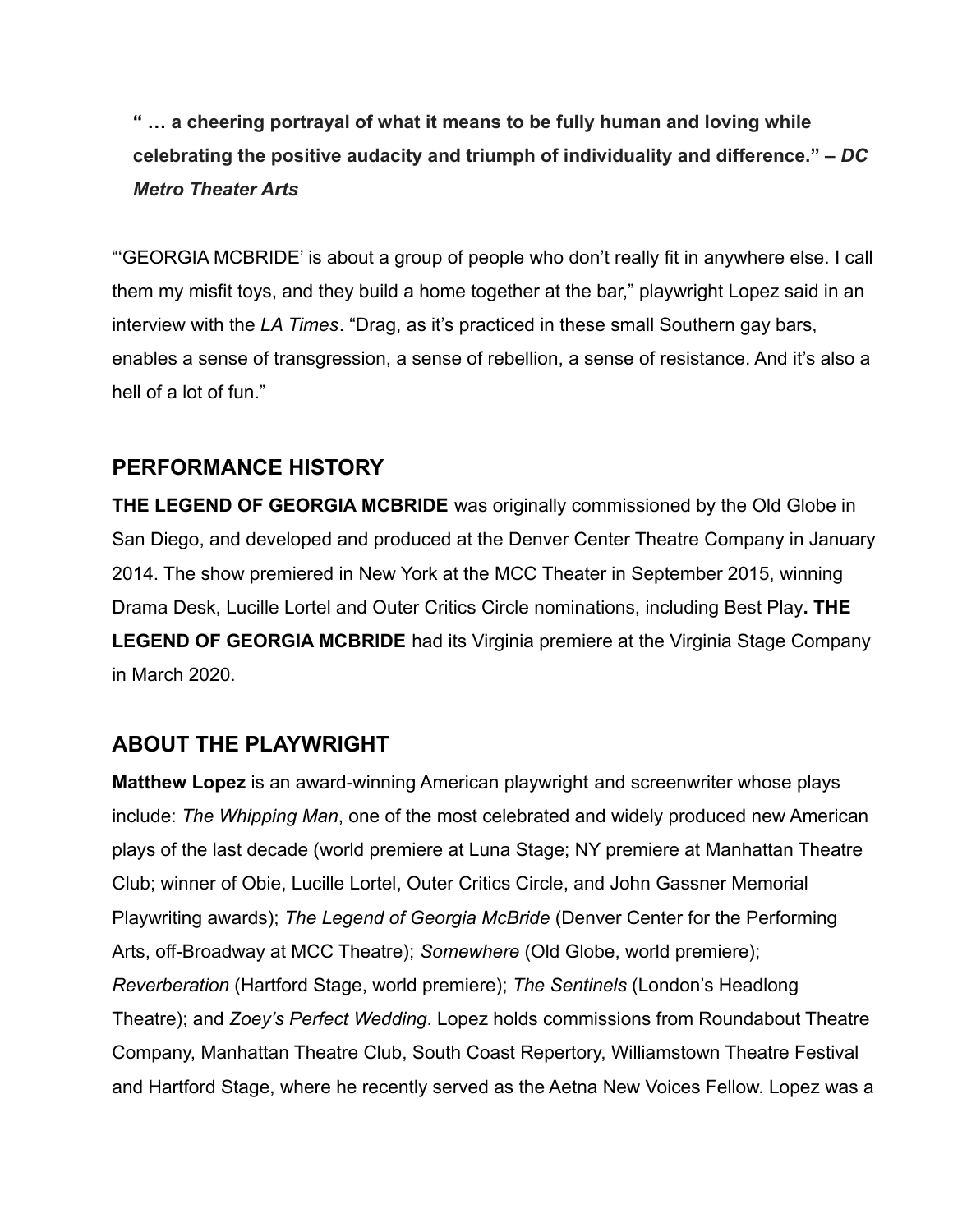writer on the HBO series "*The Newsroom*" and recently adapted the Javier Marías book trilogy *Your Face Tomorrow* for the screen along with the biopic *Dr. Q* for Disney. Lopez' Olivier and Drama Desk-Award winning *The Inheritance* (a two-part epic based on E.M. Forster's *Howards End*) premiered at the Young Vic, transferred to London's West End, and ran on Broadway September 2019-March 2020.

## **ABOUT THE DIRECTOR**

**Perry Medlin's** choreography and directing work with Live Arts includes FOLLIES, PIPPIN, 13, and GYPSY, as well as many summers working with summer teen theater programs. Other local credits include *Young Frankenstein* and *The Laramie Project* with Four County Players. Perry holds a BFA in musical theater from Elon University.They currently teach theater and public speaking at Tandem Friends School, where they have directed productions of *Picasso at the Lapin Agile, Little Women, 26 Pebbles,* and *The Complete Works of William Shakespeare, Abridged,* among others.

# **ABOUT LIVE ARTS**

Live Arts is a nonprofit community theater in Downtown Charlottesville, powered by more than 1,200 volunteers. Founded in 1990, Live Arts is celebrating 31 years of forging theater and community. Live Arts is supported in part by the Virginia Commission for the Arts, which receives support from the Virginia General Assembly and the National Endowment for the Arts, a federal agency. The 2021/22 Season is also supported by the Bama Works Fund of Dave Matthews Band at the Charlottesville Area Community Foundation, Albemarle County, and by philanthropic gifts from hundreds of theater lovers in the community.

### **For more information**

Please contact Marketing & Design Coordinator Katie Rogers at [katie@livearts.org](mailto:katie@livearts.org) or visit [livearts.org.](http://livearts.org)